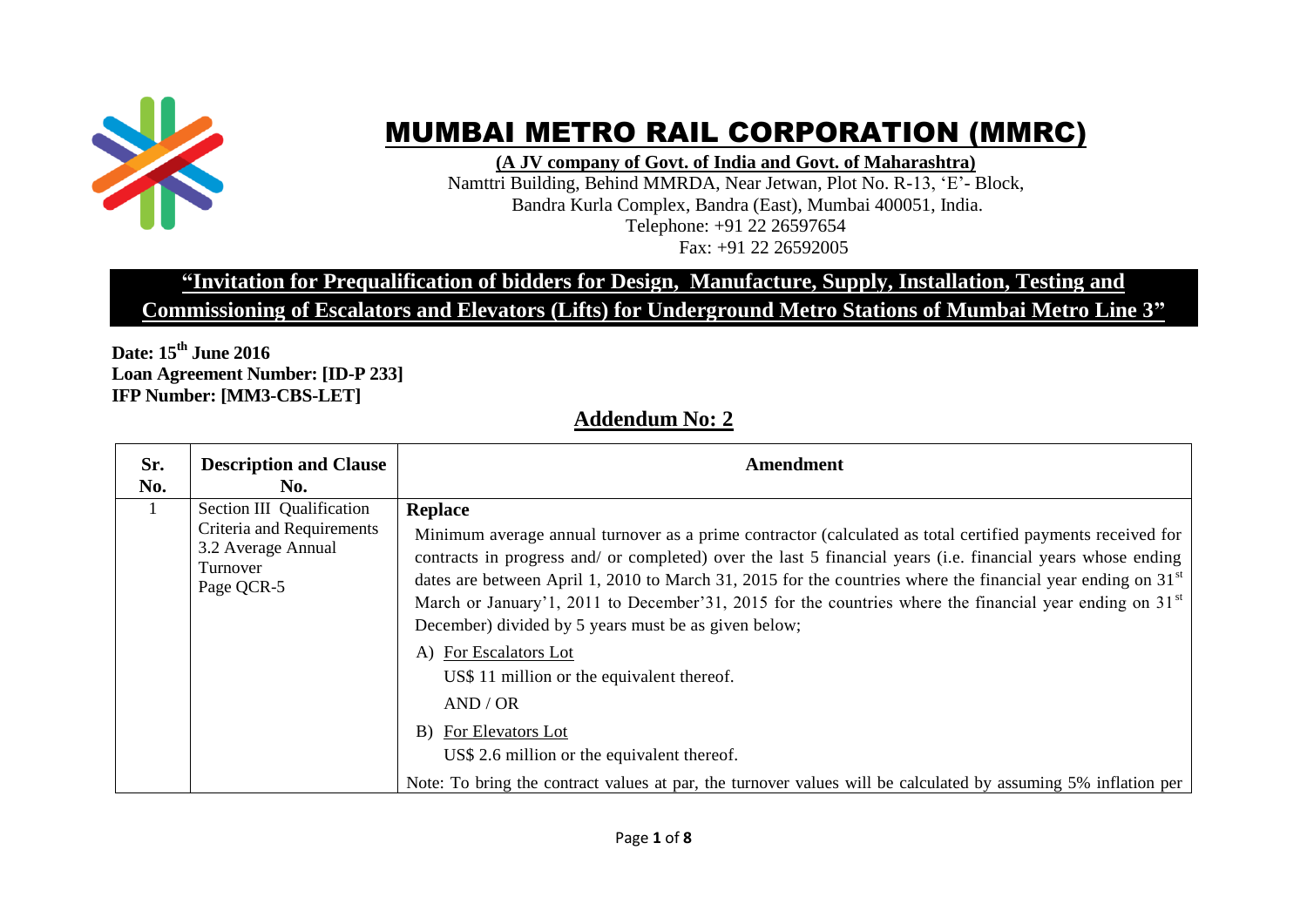| Sr.<br>No. | <b>Description and Clause</b><br>No.                              | <b>Amendment</b>                                                                                                                                                                                                                                                                                                                                                                                                                                                                                                                              |
|------------|-------------------------------------------------------------------|-----------------------------------------------------------------------------------------------------------------------------------------------------------------------------------------------------------------------------------------------------------------------------------------------------------------------------------------------------------------------------------------------------------------------------------------------------------------------------------------------------------------------------------------------|
|            |                                                                   | annum for Indian Rupees and 2% escalation per annum for foreign currency for first 4 years of turnover values.                                                                                                                                                                                                                                                                                                                                                                                                                                |
|            |                                                                   | With                                                                                                                                                                                                                                                                                                                                                                                                                                                                                                                                          |
|            |                                                                   | Minimum average annual construction turnover, calculated as total certified payments received for contracts<br>in progress and/ or completed, within the last 5 years, divided by 5 years (i.e. financial years between $I^{st}$<br>April, 2010 to 31 <sup>st</sup> March, 2015 for the countries where the financial year ending on 31 <sup>st</sup> March or 1 <sup>st</sup><br>January, 2011 to 31 <sup>st</sup> December, 2015 for the countries where the financial year ending on 31 <sup>st</sup> December)<br>must be as given below; |
|            |                                                                   | A) For One Escalators Lot                                                                                                                                                                                                                                                                                                                                                                                                                                                                                                                     |
|            |                                                                   | USD 11 million or the equivalent thereof.                                                                                                                                                                                                                                                                                                                                                                                                                                                                                                     |
|            |                                                                   | AND / OR                                                                                                                                                                                                                                                                                                                                                                                                                                                                                                                                      |
|            |                                                                   | For One Elevators Lot<br>B)                                                                                                                                                                                                                                                                                                                                                                                                                                                                                                                   |
|            |                                                                   | USD 2.6 million or the equivalent thereof.                                                                                                                                                                                                                                                                                                                                                                                                                                                                                                    |
|            |                                                                   | For Two Lots (One Escalators Lot and One Elevators Lot)                                                                                                                                                                                                                                                                                                                                                                                                                                                                                       |
|            |                                                                   | USD 13.6 million or the equivalent thereof.                                                                                                                                                                                                                                                                                                                                                                                                                                                                                                   |
| 2          | Section III Qualification                                         | Replace                                                                                                                                                                                                                                                                                                                                                                                                                                                                                                                                       |
|            | Criteria and Requirements<br>3.3 Liquidity Position<br>Page QCR-7 | "The total amount, of liquid assets and lines of credit during the construction period shall be as given below;                                                                                                                                                                                                                                                                                                                                                                                                                               |
|            |                                                                   | A) For one Escalators Lot                                                                                                                                                                                                                                                                                                                                                                                                                                                                                                                     |
|            |                                                                   | USD 3.2 million or the equivalent thereof.                                                                                                                                                                                                                                                                                                                                                                                                                                                                                                    |
|            |                                                                   | <b>AND/OR</b>                                                                                                                                                                                                                                                                                                                                                                                                                                                                                                                                 |
|            |                                                                   | B) For one Elevators (Lift) Lot                                                                                                                                                                                                                                                                                                                                                                                                                                                                                                               |
|            |                                                                   | US\$ 1.0 million or the equivalent thereof.                                                                                                                                                                                                                                                                                                                                                                                                                                                                                                   |
|            |                                                                   | <b>With</b>                                                                                                                                                                                                                                                                                                                                                                                                                                                                                                                                   |
|            |                                                                   | "The total amount, of liquid assets and lines of credit during the construction period shall be as given below;                                                                                                                                                                                                                                                                                                                                                                                                                               |
|            |                                                                   | A) For one Escalators Lot                                                                                                                                                                                                                                                                                                                                                                                                                                                                                                                     |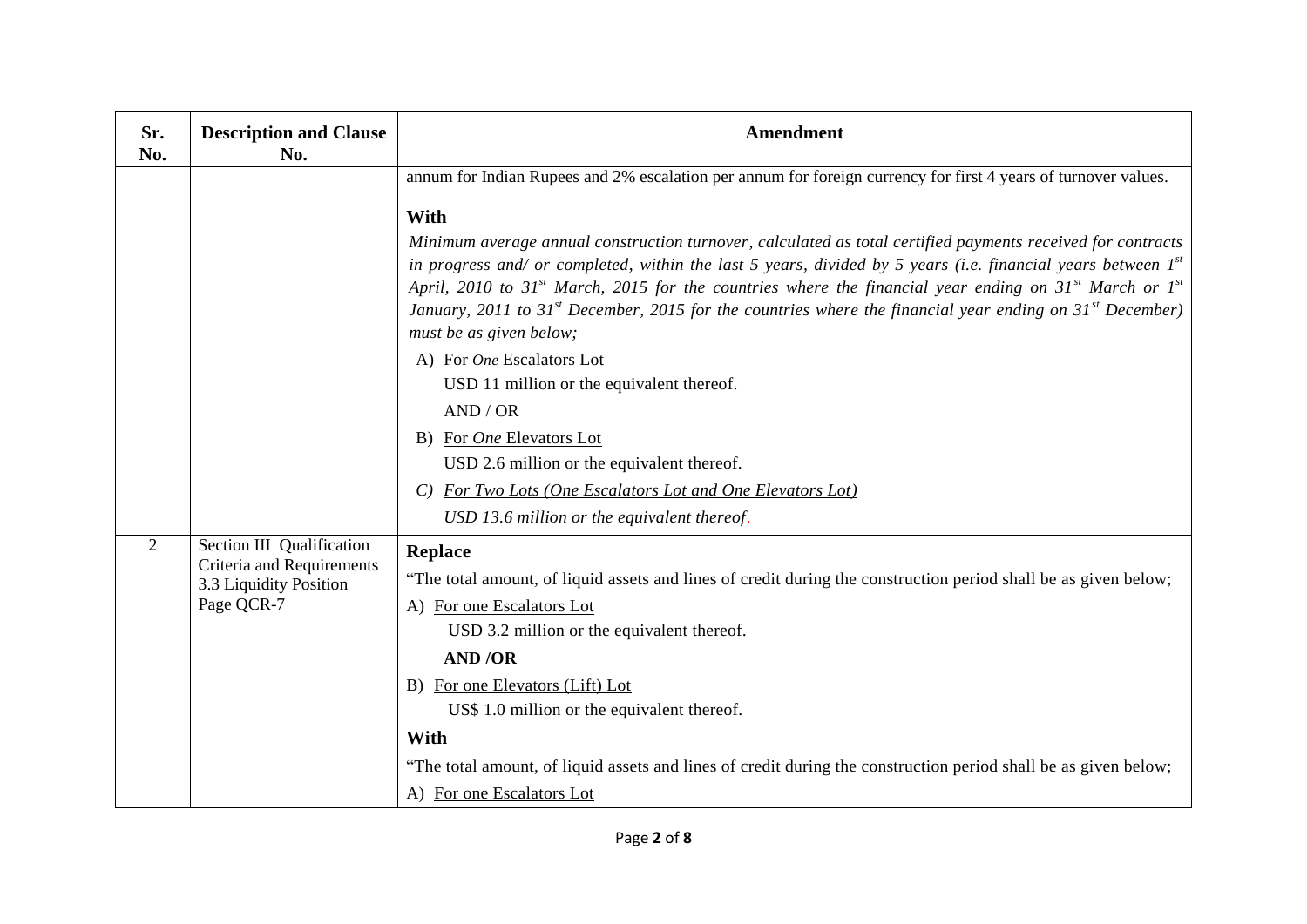| Sr.<br>No.     | <b>Description and Clause</b><br>No.                                                                                                          | <b>Amendment</b>                                                                                                                                                                                                                                                                                                                                                                                                                                                                                                                                                                                                                                                                               |
|----------------|-----------------------------------------------------------------------------------------------------------------------------------------------|------------------------------------------------------------------------------------------------------------------------------------------------------------------------------------------------------------------------------------------------------------------------------------------------------------------------------------------------------------------------------------------------------------------------------------------------------------------------------------------------------------------------------------------------------------------------------------------------------------------------------------------------------------------------------------------------|
|                |                                                                                                                                               | USD 3.2 million or the equivalent thereof.<br><b>AND/OR</b><br>B) For one Elevators (Lift) Lot<br>USD 1.0 million or the equivalent thereof.<br>C) For Two Lots (One Escalators Lot and One Elevators Lot)<br>USD 4.2 million or the equivalent thereof.                                                                                                                                                                                                                                                                                                                                                                                                                                       |
| 3              | Section III Qualification<br>Criteria and Requirements<br>3.2 Average Annual<br>Turnover<br>Page QCR-6                                        | Delete "Note" at the end of 3.2<br>Note: To bring the contract values at par, the turnover values will be calculated by assuming 5% inflation per<br>annum for Indian Rupees and 2% escalation per annum for foreign currency for first 4 years of turnover values.                                                                                                                                                                                                                                                                                                                                                                                                                            |
| $\overline{4}$ | Section III Qualification<br>Criteria and Requirements<br>3. Financial Situation<br>Page QCR-7                                                | Add "Notes for Applicant" in end of 3. Financial Situation:<br><b>Notes for Applicant:</b><br>To bring at par, Turnover values will be escalated by assuming 5% inflation per annum for Indian<br>(i)<br>Rupees and 2% inflation per annum for foreign currency for first 4 years of Turnover values.<br>Wherever audited Financial Statement of financial year ending $31st$ March 2016 is available, the same<br>(ii)<br>will be considered.                                                                                                                                                                                                                                                 |
| 5              | Section III Qualification<br>Criteria and Requirements<br>4. Experience<br>4.2(b) Specific Experience<br>Page QCR-8, QCR-9,<br>QCR-10, QCR-11 | <b>Replace</b><br>"For the above or other contracts completed and under implementation as prime contractor (single entity or JV<br>member), management contractor or subcontractor <sup>(vi)</sup> between 1 <sup>st</sup> January 2006 and Application submission<br>deadline, a minimum construction experience in the following key activities (A and or B) successfully completed,<br>for each Lot of the work<br>(A) For one Escalators Lot<br>1. Design, Manufacture, Supply, Installation, Testing and Commissioning of Heavy Duty Escalators <sup>(vii)</sup><br>completed in last 10 years of any of the following value:-<br>(i) One work of US\$ 17 Million and above.<br><b>or</b> |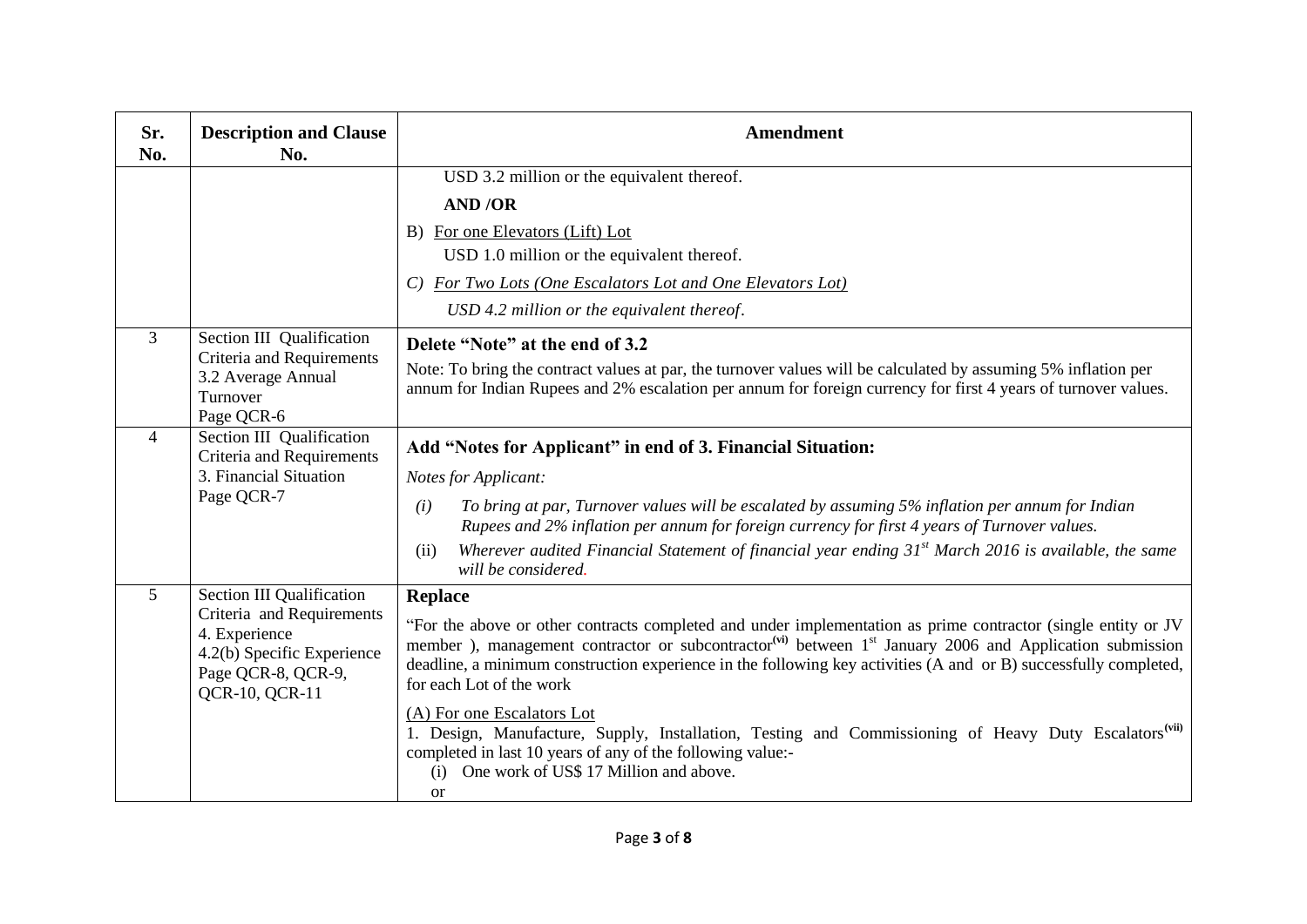| Sr.<br>No. | <b>Description and Clause</b><br>No. | <b>Amendment</b>                                                                                                                                                                                                                                                                                                                                                                                                                                                                                                                                                                                           |
|------------|--------------------------------------|------------------------------------------------------------------------------------------------------------------------------------------------------------------------------------------------------------------------------------------------------------------------------------------------------------------------------------------------------------------------------------------------------------------------------------------------------------------------------------------------------------------------------------------------------------------------------------------------------------|
|            |                                      | Average value of 2 works – US\$ 11 Million and above<br>(iii)<br><sub>or</sub><br>(iii) Average value of 3 works – US\$ 8.5 Million and above<br>2. Experience of Design, manufacture, Supply, Installation, Testing and Commissioning of Escalators for at least<br>50 escalators for mass rapid transit system (Airport, Metro, sub-urban railways etc.) successfully completed<br>during last 10 years.<br>3. If the bidder is from foreign country, it should have an international experience of supplying at least 40 similar<br>heavy duty escalators to one country outside his country of origin. |
|            |                                      | <b>AND/OR</b><br>(B) For one Elevators (Lift) Lot<br>1. Design, Manufacture, Supply, Installation, Testing and Commissioning of Heavy duty machine room less<br>Elevators <sup>(viii)</sup> (Lifts) completed in last 10 years of any of the following value:-<br>(i) One work of US\$ 4 Million and above. or<br>(ii) Average value of 2 works – US\$ 2.5 Million and above. or                                                                                                                                                                                                                           |
|            |                                      | (iii) Average value of 3 works – US\$ 2 Million and above<br>2. Experience of Design Manufacture, Supply, Installation, Testing and Commissioning of Heavy duty of at least<br>40 Elevators (Lifts) for the Mass rapid transit system (Airport, Metro, Sub-Urban Railways etc.) and successfully<br>completed during last 10 years.<br>3. If the bidder is from foreign country, it should have an international experience of supplying at least 30 similar<br>heavy duty elevators (Lifts) to one country outside his country of origin."                                                                |
|            |                                      | <b>With</b><br>"For the above or other contracts completed and under implementation as prime contractor (single entity or JV<br>member), management contractor or subcontractor <sup>(vi)</sup> between 1 <sup>st</sup> January 2006 and Application submission<br>deadline, a minimum construction experience in the following key activities (A and/or B) successfully completed,<br>for each Lot of the work                                                                                                                                                                                            |
|            |                                      | (A) For one Escalators Lot<br>1. Design, Manufacture, Supply, Installation, Testing and Commissioning of Heavy Duty Escalators <sup>(vii)</sup><br>completed in last 10 years of any of the following value:-                                                                                                                                                                                                                                                                                                                                                                                              |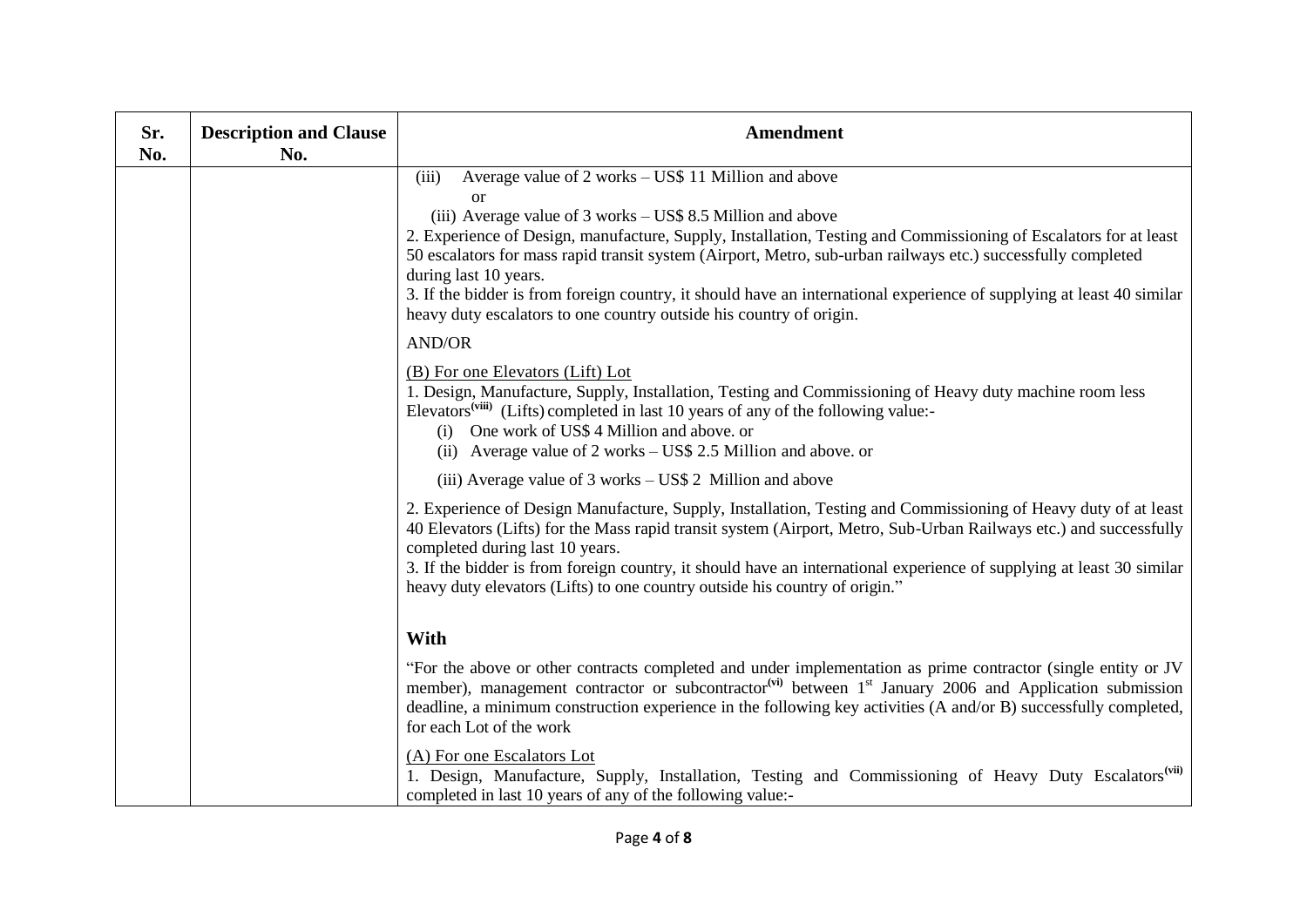| Sr.<br>No. | <b>Description and Clause</b><br>No.                                    | <b>Amendment</b>                                                                                                                                                                                                                                                                                                                                                                                                                                                                                                                                                                                                                                        |
|------------|-------------------------------------------------------------------------|---------------------------------------------------------------------------------------------------------------------------------------------------------------------------------------------------------------------------------------------------------------------------------------------------------------------------------------------------------------------------------------------------------------------------------------------------------------------------------------------------------------------------------------------------------------------------------------------------------------------------------------------------------|
|            |                                                                         | One (1) work of 100 Escalators and above.<br>(i)<br><b>or</b><br>(ii)<br>Two(2) works of 60 Escalators each and above<br><sub>or</sub><br>(iii) Three(3) works of 50 Escalators each and above<br>2. Experience of Design, manufacture, Supply, Installation, Testing and Commissioning of at least 50 Heavy<br>Duty Escalators for mass rapid transit system (Airport, Metro, Sub-urban railways etc.) successfully completed<br>during last 10 years.<br>3. If the bidder is from foreign country, it should have an international experience of supplying at least 40 similar<br>Heavy Duty Escalators to one country outside his country of origin. |
|            |                                                                         | <b>AND/OR</b><br>(B) For one Elevators (Lift) Lot<br>1. Design, Manufacture, Supply, Installation, Testing and Commissioning of Heavy Duty Machine Room Less<br>Elevators <sup>(viii)</sup> (Lifts) completed in last 10 years of any of the following value:-<br>One (1) work of 50 Elevators and above.<br>(i)<br>or                                                                                                                                                                                                                                                                                                                                  |
|            |                                                                         | (ii) Two (2) works of 30 Elevators each and above.<br><sub>or</sub><br>(iii) Three $(3)$ works of 25 Elevators each and above<br>2. Experience of Design Manufacture, Supply, Installation, Testing and Commissioning of at least 40 Heavy<br>Duty Elevators (Lifts) for the Mass rapid transit system (Airport, Metro, Sub-Urban Railways etc.) and<br>successfully completed during last 10 years.<br>3. If the bidder is from foreign country, it should have an international experience of supplying at least 30 similar<br>Heavy Duty Elevators (Lifts) to one country outside his country of origin."                                            |
| 6          | Section II. Prequalification<br>Data Sheet,<br>ITA 23.3,<br>Page PDS-4. | <b>Replace</b><br>"As stipulated in ITA 1.1, this prequalification exercise shall be for multiple contracts Lots. The Escalator and<br>Elevators works are divided in 5 contract Lots as detailed below;<br><b>Contract Lot-E1</b>                                                                                                                                                                                                                                                                                                                                                                                                                      |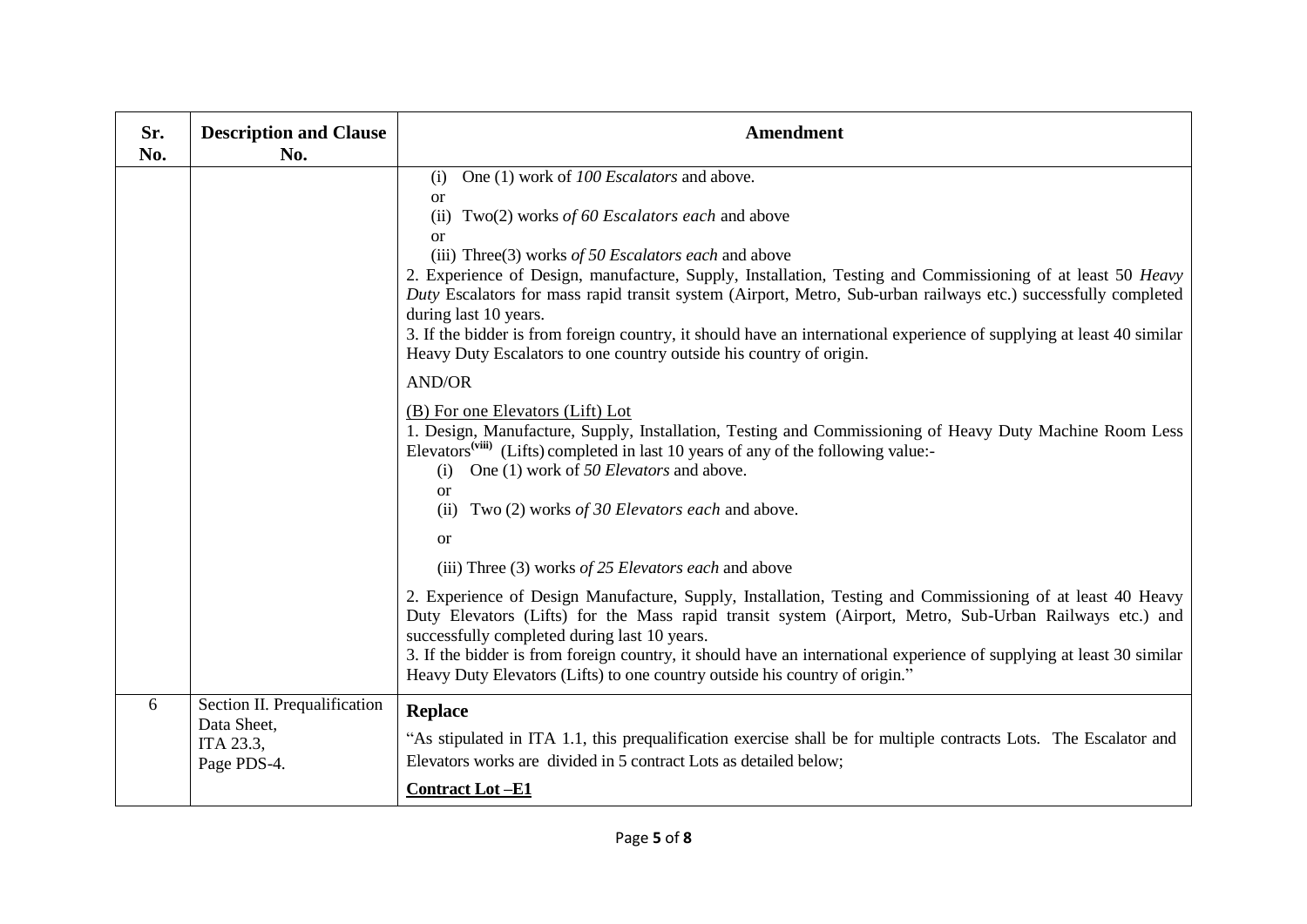| Sr.<br>No. | <b>Description and Clause</b><br>No. | Amendment                                                                                                                                                                                                                                                                                                                         |
|------------|--------------------------------------|-----------------------------------------------------------------------------------------------------------------------------------------------------------------------------------------------------------------------------------------------------------------------------------------------------------------------------------|
|            |                                      | Design, manufacture, supply, installation, testing and commissioning of 164 units of Heavy duty Escalators at 10<br>metro stations (Seepz, MIDC, MarolNaka, CSA Int., Sahar Road, CISA, Santacruz, Vidyavihar, BKC, Dharavi)                                                                                                      |
|            |                                      | <b>Contract Lot -E2</b>                                                                                                                                                                                                                                                                                                           |
|            |                                      | Design, manufacture, supply, installation, testing and commissioning of 160 units of Heavy duty Escalators at 8<br>metro stations (Shitladevi, Dadar, Siddhivinayak, Worli, Acharya Chowk, Science Museum, Mahalaxmi, MCT)                                                                                                        |
|            |                                      | <b>Contract Lot-E3</b>                                                                                                                                                                                                                                                                                                            |
|            |                                      | Design, manufacture, supply, installation, testing and commissioning of 128 units of Heavy duty Escalators at 8<br>metro stations (Grant Road, Girgaon, Kalbadevi, CST, Hutatma Chowk, Church gate, Vidhan Bhawan, Cuff<br>Parade)                                                                                                |
|            |                                      | <b>Contract Lot -L1</b>                                                                                                                                                                                                                                                                                                           |
|            |                                      | Design, manufacture, supply, installation, testing and commissioning of 64 units of Heavy Duty Machine room<br>less Elevators (Lifts) at 12 metro stations (Seepz, MIDC, MarolNaka, CSA Int., Sahar Road, CISA, Santacruz,<br>Vidyavihar, BKC, Dharavi, Shitladevi, Dadar,)                                                       |
|            |                                      | <b>Contract Lot -L2</b>                                                                                                                                                                                                                                                                                                           |
|            |                                      | Design, manufacture, supply, installation, testing and commissioning of 73 units of Heavy Duty Machine room<br>less Elevators (Lifts) at 14 metro stations, (Siddhivinayak, Worli, Acharya Chowk, Science Museum, Mahalaxmi,<br>MCT, Grant Road, Girgaon, Kalbadevi, CST, Hutatma Chowk, Church gate, Vidhan Bhawan, Cuff Parade) |
|            |                                      | MMRC will prequalify each Applicant for a maximum contract Lot value. An Applicant shall be allowed to bid<br>for any contract Lot within his bidding capacity. However MMRC intends to award only one Lot to one Bidder<br>for Escalator and /OR one Lot for Elevator (Lift)                                                     |
|            |                                      | A Bidder "award capacity will be determined during Bid evaluation when additional information such as (i) current<br>contract commitments, (ii) cash flow capacity, (iii) equipment to be allocated, and (iv) personnel to be fielded will be<br>assessed."                                                                       |
|            |                                      |                                                                                                                                                                                                                                                                                                                                   |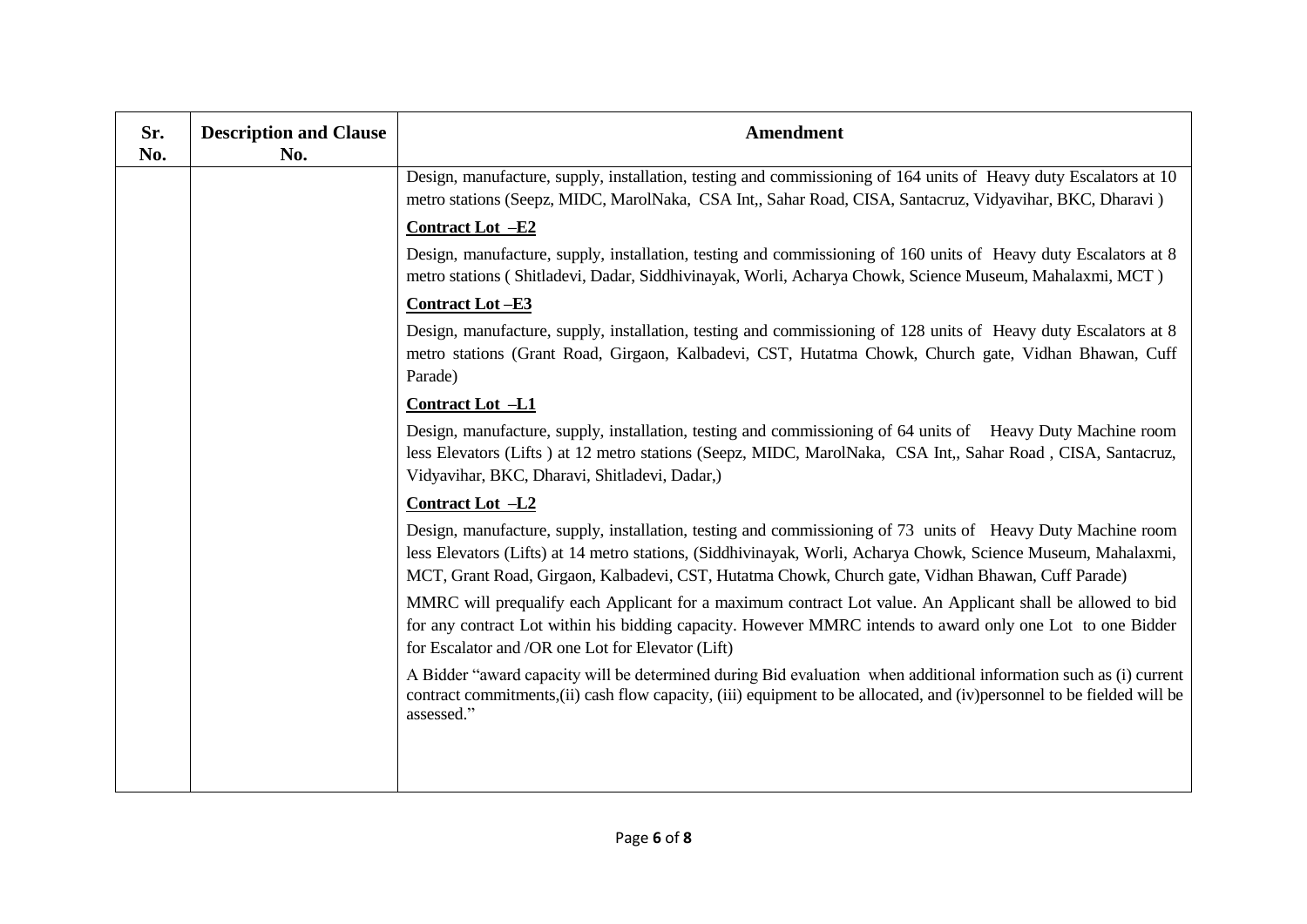| Sr.<br>No. | <b>Description and Clause</b><br>No. | <b>Amendment</b>                                                                                                                                                                                                                                                                                                                                  |
|------------|--------------------------------------|---------------------------------------------------------------------------------------------------------------------------------------------------------------------------------------------------------------------------------------------------------------------------------------------------------------------------------------------------|
|            |                                      | With                                                                                                                                                                                                                                                                                                                                              |
|            |                                      | "As stipulated in ITA 1.1, this prequalification exercise shall be for multiple contracts Lots. The Escalator works<br>are divided in 3 contract Lots (E1, E2 & E3) and Elevators (Lifts) works are divided in 2 contract Lots (L1 & L2)<br>as detailed below;                                                                                    |
|            |                                      | <b>Contract Lot-E1</b>                                                                                                                                                                                                                                                                                                                            |
|            |                                      | Design, manufacture, supply, installation, testing and commissioning of 164 units of Heavy duty Escalators at 10<br>metro stations (SEEPZ, MIDC, Marol Naka, CSIA International, Sahar Road, CISA Domestic, Santacruz, Vidya<br>Nagri, BKC, Dharavi)                                                                                              |
|            |                                      | Contract Lot -E2                                                                                                                                                                                                                                                                                                                                  |
|            |                                      | Design, manufacture, supply, installation, testing and commissioning of 160 units of Heavy duty Escalators at 8<br>metro stations (Shitladevi, Dadar, Siddhi Vinayak, Worli, Acharya Chowk, Science Museum, Mahalaxmi,<br>Mumbai Central)                                                                                                         |
|            |                                      | <b>Contract Lot-E3</b>                                                                                                                                                                                                                                                                                                                            |
|            |                                      | Design, manufacture, supply, installation, testing and commissioning of 128 units of Heavy duty Escalators at 8<br>metro stations (Grant Road, Girgaon, Kalbadevi, CST, Hutatma Chowk, Church gate, Vidhan Bhawan, Cuff<br>Parade)                                                                                                                |
|            |                                      | Contract Lot -L1                                                                                                                                                                                                                                                                                                                                  |
|            |                                      | Design, manufacture, supply, installation, testing and commissioning of 64 units of Heavy Duty Machine room<br>less Elevators (Lifts) at 12 metro stations (Seepz, MIDC, Marol Naka, CSA International, Sahar Road, CISA<br>Domestic, Santacruz, Vidya Nagri, BKC, Dharavi, Shitladevi, Dadar)                                                    |
|            |                                      | Contract Lot -L2                                                                                                                                                                                                                                                                                                                                  |
|            |                                      | Design, manufacture, supply, installation, testing and commissioning of 73 units of Heavy Duty Machine room<br>less Elevators (Lifts) at 14 metro stations, (Siddhi Vinayak, Worli, Acharya Chowk, Science Museum, Mahalaxmi,<br>Mumbai Central, Grant Road, Girgaon, Kalbadevi, CST, Hutatma Chowk, Church gate, Vidhan Bhawan, Cuff<br>Parade). |